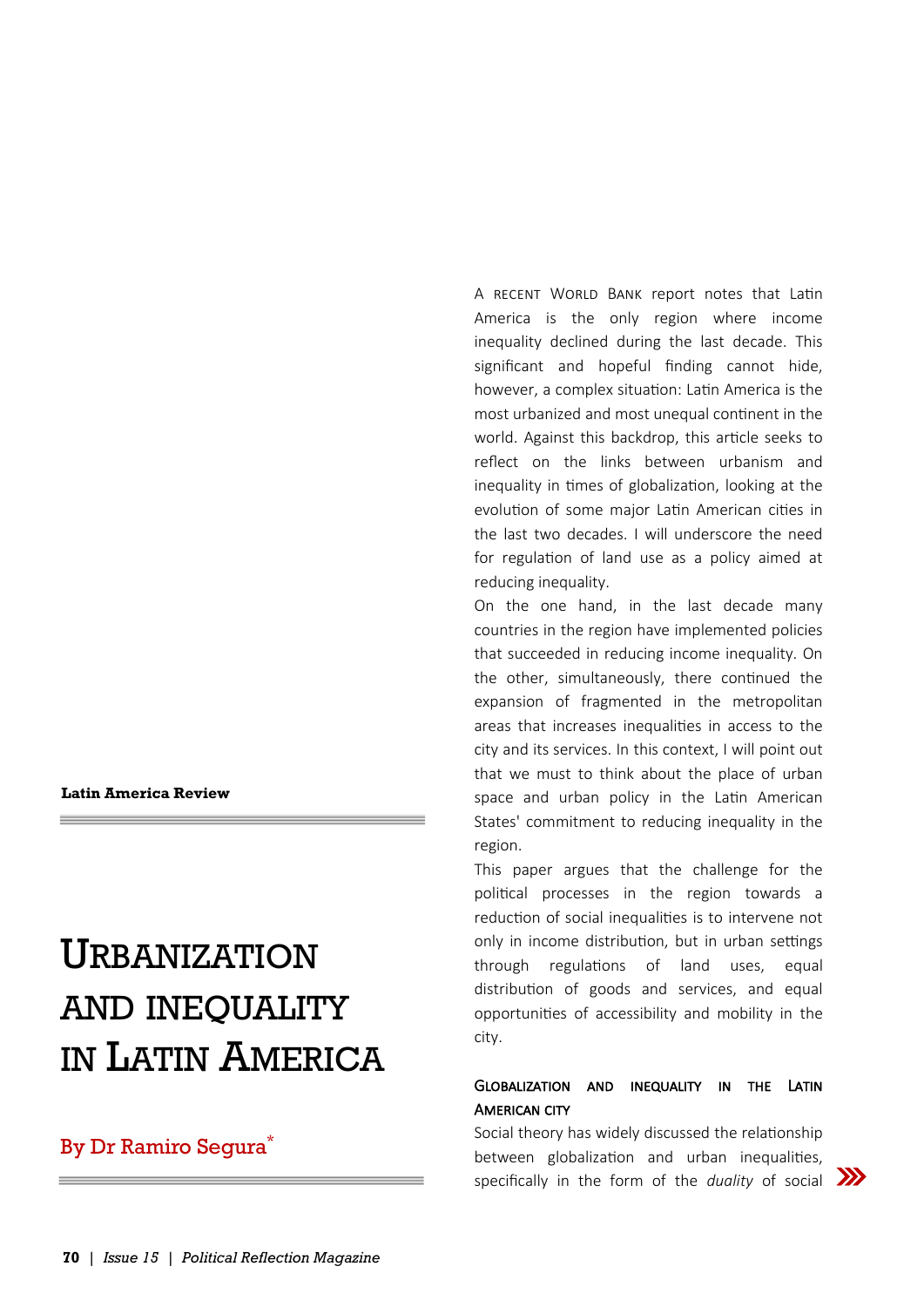structure, which underscores the growing gap between high and low wages in metropolitan areas that become nodes on the global network structure. Either with the concept of "world city"<sup>1</sup> or "global city"<sup>2</sup>, the theory predicts a strong link between global interconnections and urban and social inequalities.

These issues are particularly relevant in the case of Latin American cities, some of which enter (in secondary or tertiary positions) in the hierarchy of global cities. As a matter of fact, during the last decades of the twentieth century, in the context of the passage from the model of import substitution industrialization to neoliberalism inequality worsened in major Latin American cities.

A comparative research between the cities of Buenos Aires, Lima, Mexico City, Sao Paulo, Santiago de Chile, and Rio de Janeiro $^3$  found that between 1980 and 2000 in the six cities the informal employment increased, as well as the inequality (except Lima) and poverty (with the exception of Santiago). The same increase could be noted in regards to crime incidence and feeling of insecurity.

Given this evidence, there remains a question: to what extent inequality in Latin American cities is the result of the processes described in the theories of the "global city" and "globalization"<sup>4</sup>? In this sense, Roberts<sup>5</sup> noted that while some urban changes can be predicted with global city models<sup>6</sup>, more relevant to the rise of urban inequalities were the reduction in communication costs, the opening of economies to free trade, free movement of capital and reduction of state intervention in the economy, "even when they do not increase the functional specialization and interdependence" (2005: 111). In short, the effects of neoliberalism "implemented under the close direction and influence of global institutions such as the World Bank and International Monetary Fund" (Portes and Roberts, 2005: 21)<sup>7</sup> are closely linked to inequalities in contemporary Latin American cities.

### Metropolization and Fragmentation of the Latin **AMERICAN CITY**

In the 1970s, researchers described "the Latin American city" as the city whose main features were urban primacy, informality and social polarization of urban space.<sup>8</sup> This kind of city was the result of several interrelated processes: economic policy oriented towards the domestic market, massive internal migration, rapid urbanization concentrated in one or two cities, growth of an "informal" working class outside the modern sector of the economy, resulting from imbalance between industrialization and internal migration, and expansion of housing in slums and "illegal" settlements in the peripheries.

At present, although it is not easy to describe the transformation of large Latin American cities in recent decades and there is no consensus among the interpretations of such processes, there is a shared diagnosis: large Latin American cities were transformed significantly in recent decades. Globalization, privatization and neoliberal deregulation allowed investors, planners and citizens greater freedoms, and their impact can be seen in the urban structure.<sup>9</sup> In terms of Borsdorf<sup>10</sup> the focus of spatial structure of Latin American cities shifted from spatial polarization (characteristic of the industrial city) to spatial fragmentation. This is a new form of segregation of functions and socio-spatial elements, not on a wide scale like spatial polarization (rich-poor divides, residential areas vs industrial areas), but on a small scale. The geographic scale of segregation changed due to new urban developments such as the free-space distribution of industrial areas, the location of shopping centers throughout the city, oriented to highways and airports, and the presence of gated communities around the city limits.

While large scale can highlight a greater social mixing process than the traditional centerperiphery pattern, micro level reinforces the segregation pattern<sup>11</sup>, possible through walls and  $\sum$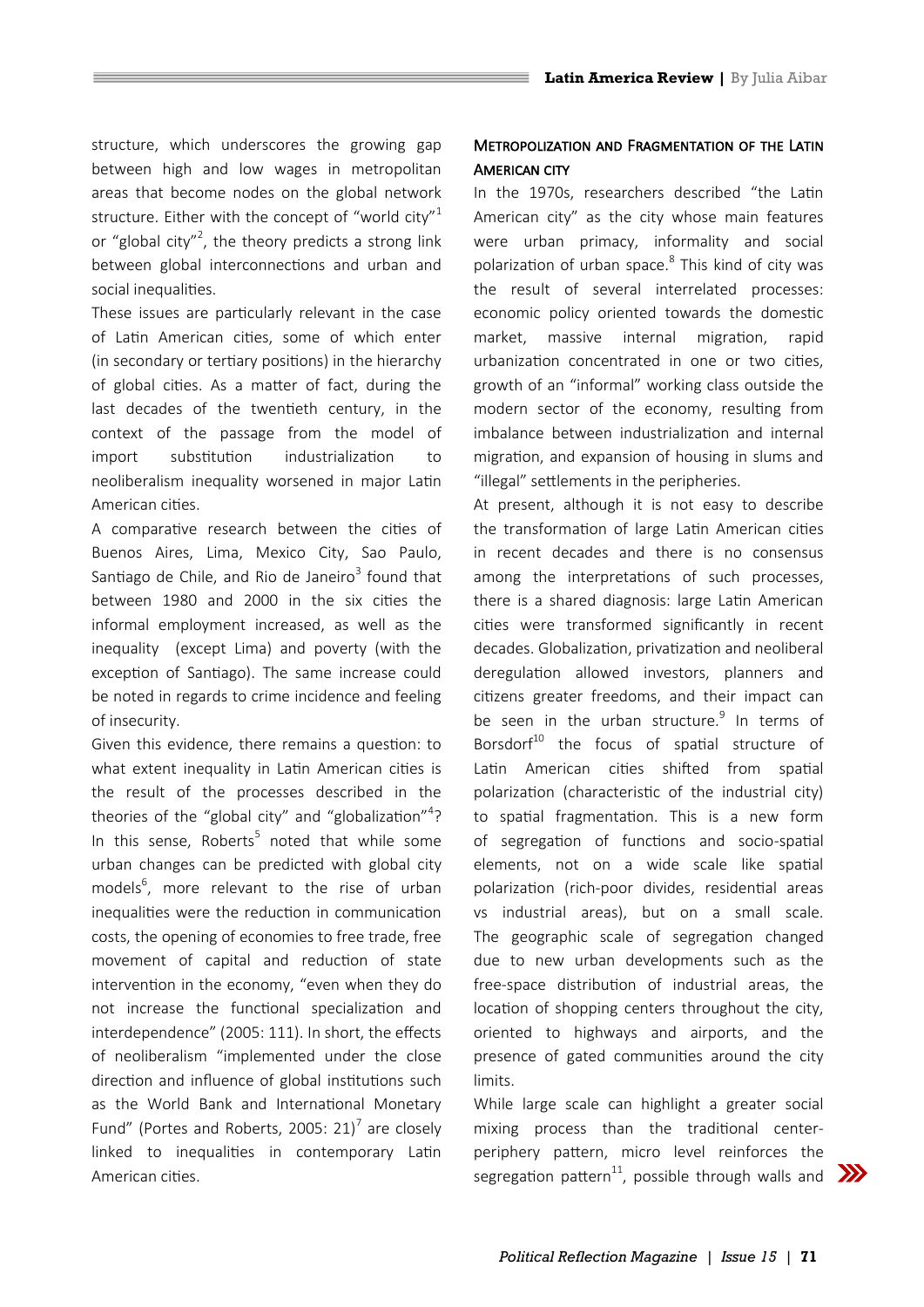fences, barriers separating islands of wealth and islands of poverty.<sup>12</sup>

Thus with the gradual blurring of the centerperiphery configuration resulting from the expansion of new urban forms and urban highways, gated communities for middle and upper classes in the periphery, hypermarkets, malls and urban entertainment centers in all urban space, suburbanization of industrial production and the increasing isolation of lower-class neighborhoods consolidates a conurbation that can be characterized by broad, diffuse, discontinuous, polycentric and regional dimension.<sup>13</sup>

Therefore, residential segregation and urban fragmentation in recent decades $^{14}$  are articulated with a progressive segmentation of the labor market and the education system, which are key

to the (re) production and deepening social inequality. Some of its effects are, the increase in the isolation as well as the restriction of the networks of the urban poor and also reduced opportunities in low-income residential areas.

Inequality, segregation and urban policy

The relationship between inequality and segregation are complex, one cannot assume an automatic correlation between inequality and segregation. In fact, at present, due to the conjunction between the persistence of neoliberal policies and unregulated urban land use and the efforts of the governments to implement policies of redistribution of wealth, we have a paradoxical scenario in Latin America. On the one hand, fragmented metropolitan structures with segregated social networks affect the reproduction of social inequalities. The consolidation of homogeneous spaces and segmented urban circuits reduces social mobility alternatives. On the other hand, public policies implemented in most Latin American countries in the last decade have reduced income inequality. In this sense, the aforementioned World Bank report $^{15}$  notes that out of the 17 Latin American countries for which comparable data is available, 13 experienced a decline in inequality in terms of the Gini coefficient, which decreased from 0.530 average at the end of 1990 to 0.497 in 2010. According to the report this reduction in income inequality is due to two reasons: the fall in the earnings gap between skilled and unskilled workers, and increased transfers of money from the state to the poor. Thus, while the recent urban transformations persists or even deepens segregation and urban fragmentation, the implementation of public policies have reduced income inequality (although the gap remains wide).

We must understand that the urban structure is not only a product of social processes, but also a key factor in their (re) production, expansion or

## The relationship between inequality and segregation are complex, one cannot assume an automatic correlation between inequality and segregation.

reduction of inequalities. If, as we said, inequality and segregation are not related mechanically or reflected, we cannot say that the urban structure is a natural and inevitable product of social processes. By contrast, a fragmented metropolitan area is the product of human action, mainly real estate and urban planning.<sup>16</sup> It becomes imperative, then, to regulate land use $^{17}$  and to design policies that will create more equitable distribution of goods and urban services.<sup>18</sup> The task is not easy at all, especially considering the place of investment and real estate speculation on the expansion of urban space (not caused by migratory pressure) and the reactivation of the economy and employment in Latin America societies. But smart public policy-regulating land use and investing in access to the city-is strongly needed to intervene in the continent's inequalities.

 $\gg$